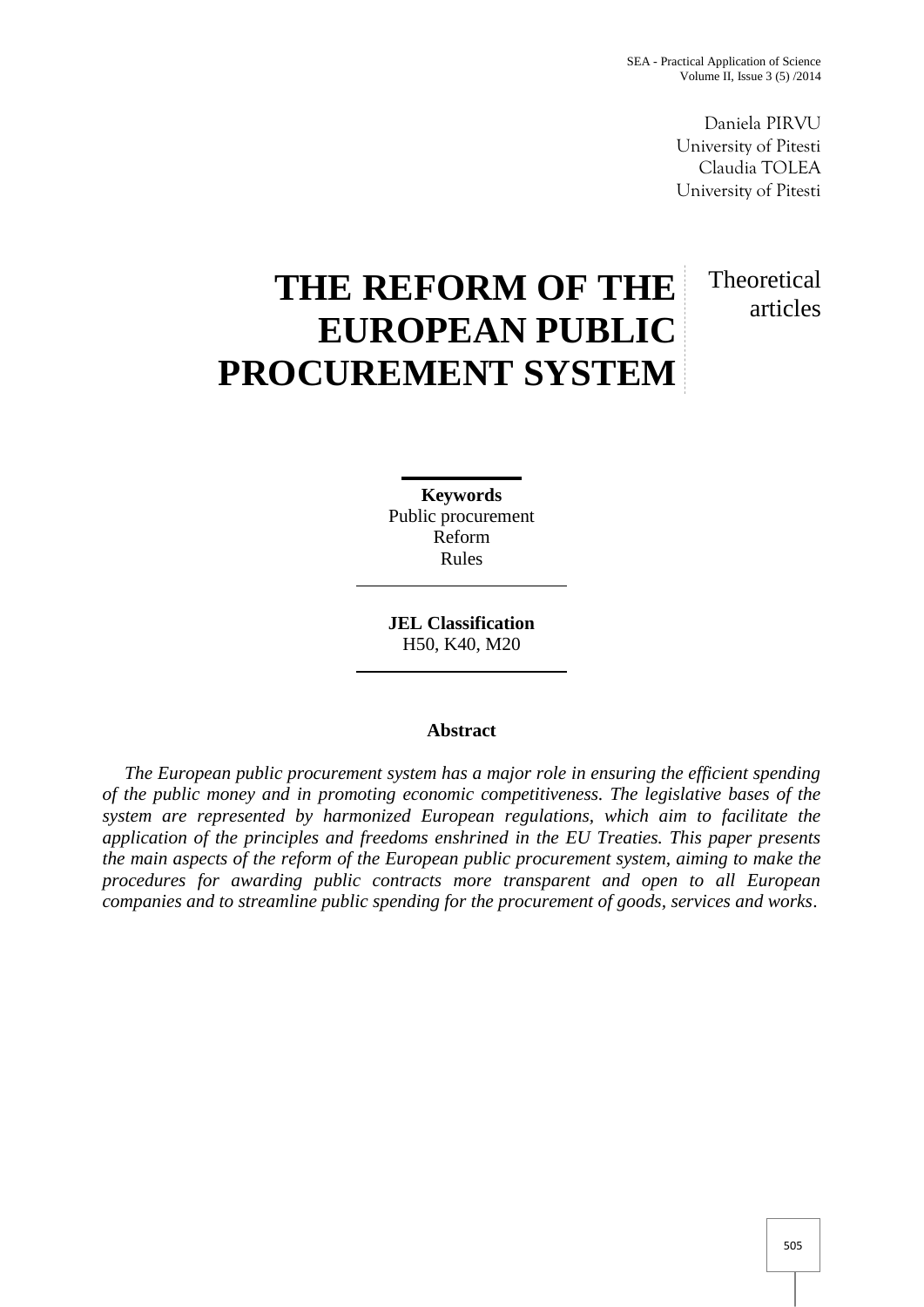## **1. Introduction**

Public procurement has an important role in achieving the objectives of the Europe 2020 Strategy. According to the European Commission (2010), Public Procurement "is an important market, particularly in areas such as health, transport and energy. So, Europe has an enormous and overlooked opportunity to spur innovation using procurement. Moreover, public procurement of innovative products and services is vital for improving the quality and efficiency of public services at a time of budget constraints". Three of the 50 proposals made by the European Commission (2011a) to ensure a fair and sustainable business growth, to restore confidence in the single market and to ensure a good governance of the single market aim the EU public procurement legislation and market. In 2011, the European Commission stated that "EU public procurement legislation seeks to create an open and competitive pan-European procurement market for large procurement contracts, saving taxpayers several billion euros each year. At the same time, public procurement can be an important source of support for innovation, environmental protection and employment" (European Commission, 2011a). The economic, social, political and budgetary developments in recent years have led to the need to reform the public procurement regulations, primarily to make them simpler and more effective for the participants in the public procurement market and secondly to ensure greater efficiency in public spending, in compliance with the principles of transparency and competition.

The need for reform of the EU public procurement market is also determined by the numerous difficulties encountered, especially by small and medium enterprises, to access public contracts, reported in the literature (DG Enterprise and Industry of the European Commission, 2007; Karjalainen and Kemppainen, 2008; Vincze et al., 2010). Among these there are:

lack of knowledge about the content of public tender procedures;

high costs for the preparation of tenders;

the large size of public contracts which basically excludes small and medium enterprises from the competition;

the excessive bureaucracy related to the certification and qualification requirements;

excessive demands regarding financial guarantees;

favouring the local/national economic operators;

making late payments for goods delivered or services and works performed by the contracting authorities, etc.

The study entitled "EU public procurement legislation: delivering results. Summary of evaluation report", conducted in 2011 by the

Directorate General for Internal Market and Services of the European Commission, reveals the complexity of European public procurement system which generates, under certain circumstances, disproportionately high costs of the procedures, compared to the expected benefits. The conclusions of the study highlight the need to reduce administrative costs of the public procurement process and to reform the EU law on public procurement in order to stimulate contracting authorities to integrate into their practices social or environmental policy objectives (Directorate General for Internal Market and Services of the European Commission, 2011).

A first step in achieving the objectives of the European Commission was the publication of the Green Paper on the Modernisation of EU public procurement policy which explained the milestones of the modernization of the European public procurement legislation (European Commission, 2011b).

In February 2014 the European Parliament and the EU Council adopted a new legislative package on the legal regime applicable to public procurement and concessions in the EU Member States, comprising:

– Directive 2014/2/EU of the European Parliament and of the Council of 26 February 2014 on public procurement and repealing Directive 2004/18 / EC;

– Directive 2014/23/EU of the European Parliament and of the Council of 26 February 2014 on the award of concession contracts;

– Directive 2014/25/EU of the European Parliament and of the Council of 26 February 2014 on on procurement by entities operating in the water, energy, transport and postal services sectors

and repealing Directive 2004/17/EC. EU Member States have at their disposal a period of 2 years to transpose these rules into

national law.

## **2. New aspects introduced by the new legislative package on public procurement**

A. Simplifying the public procurement procedures on order to make them more flexible both for the contracting authorities and for the economic operators (especially SMEs), through:

*The enhancement of the use of electronic public procurement systems*

According to Article 59, when submitting the requests to participate or the tenders, the contracting authorities will accept from the economic operators an affidavit (the European single procurement document), which shows that the conditions required by the contracting authority for the award the public contract are met. Subsequently, the successful economic operator shall submit all the documents proving that it qualifies for the award of the public contract.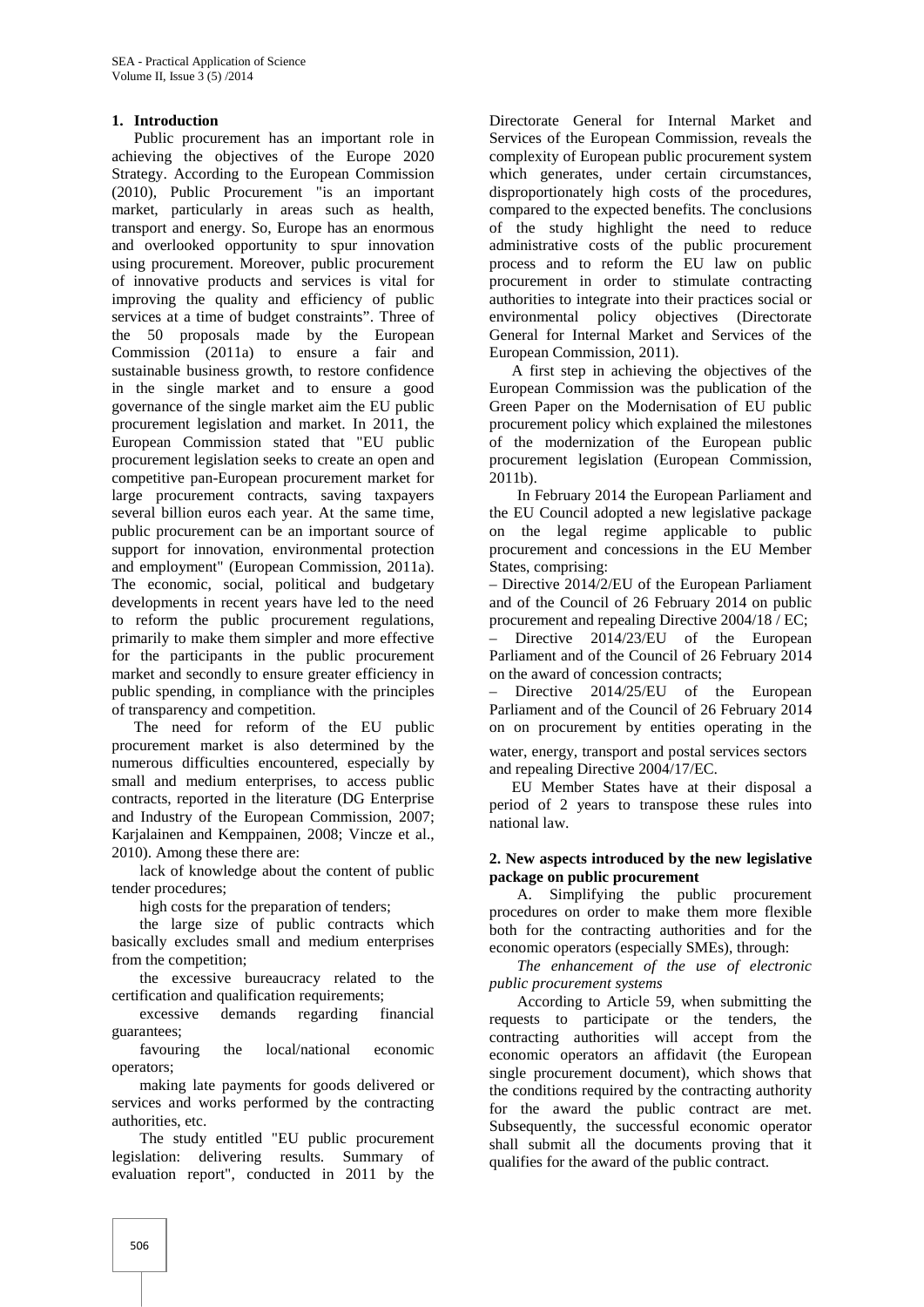Article 53 stipulates the obligation of the contracting authorities to provide free direct, total and charge-less access through the electronic means, to the procurement documents.

The new directive requires the contracting authorities to use e-Certis system (e-Certis is an information system that indicates the documents and certificates required by the companies submitting tenders in order to obtain public procurement contracts in the European Union member countries.) and to require especially those types of certificates or forms of documents that are included in the respective system. The Member States have the obligation to make sure that the information related to the certificates and other supporting documents introduced into e-Certis are continually updated.

These legislative changes will generate more efficient public procurement procedures both for the economic operators, who will reduce their expenses related to obtaining the procurement documents and to the preparation of the qualification and selection documentation, and for the contracting authorities who will no longer have to use personnel for the multiplication and distribution of the procurement documents or documentation for the verification of the qualification and selection documentations.

*More flexible public procurement procedures*

The new European legal framework on public procurement provides contracting authorities with more freedom in choosing the type of procedure that best meets their needs. In this context, the procedures that involve negotiation have become more flexible and can be used by contracting authorities in many more situations.

For example, if, according to Directive 2004/18/EC, the competitive dialogue procedure could be applied only if the public procurement contract was considered "very complex" and the negotiation procedure only in exceptional or special cases ((irregular tenders or in the case of the submission of tenders which are unacceptable, the impossibility of previously or globally establishing prices for works that are performed solely for research, testing or development, etc.), Article 26 of Directive 2014/24/EU provides that these procedures can be applied if the needs of the contracting authorities can only be satisfied by adapting the solutions already available for works, goods or services for which, following an open or a restricted procedure, only irregular or unacceptable tenders were submitted or in the case of the following works, goods or service contracts:

- Those that include design solutions and innovative solutions;

- Those which cannot be awarded without prior negotiations due to specific circumstances related to the nature, complexity or legal and financial structure or because of risks related thereto;

- Those where technical specifications cannot be defined with sufficient precision.

It is noted that the competitive dialogue is accessible to the contracting authorities under the same conditions as the competitive procedure with negotiation.

*Completion of legislative provisions concerning the reasons for the exclusion of the economic operators*

The provisions of Article 57, entitled "reasons for exclusion" provides the contracting authorities the possibility to get better protection against the situations where economic operators fail to fulfil their contractual obligations. Thus, the new legislative framework provides that contracting authorities may exclude from participation in a public procurement procedure, those economic operators that have shown significant or persistent deficiencies in meeting any substantive requirement provided in a previously concluded public procurement contract, a contract previously entered into with a contracting entity or a previous concession contract that led to early termination of that previous contract, liquidated damages or other comparable penalties.

It is obvious that the new legislative provisions provide contracting authorities with more effective instruments for satisfying the needs and requirements for the procurement of goods, services and works.

B. Increasing the efficiency of public expenditure for the procurement of goods, works and services by:

*Obtaining the best possible price/quality ratio in the public procurement process*

The new EU legislative package concerning the public procurement focuses on achieving the best possible price/quality ratio in the public procurement process. The section regulating how public contracts are awarded only refers to a single awarding criterion: the most advantageous tender from the economic point of view (as opposed to the Directive on public procurement of 2004, which stipulated the possibility of awarding contracts public based on the lowest price criterion). Member States are even recommended to forbid to contracting authorities to use cost or price as the sole criterion for the award. Given that in recent years the lowest price represented award criterion the most frequently used by the contracting authorities, this provision will completely change the spending of public money for the procurement of goods, works and services.

According to Article 67, the most advantageous tender from the economic point of view is the tender offering the best price/cost ratio and the quality, innovation, environmental and/or social aspects, related to the object of the public procurement contract. The cost element was approached in a distinctive manner, stating that it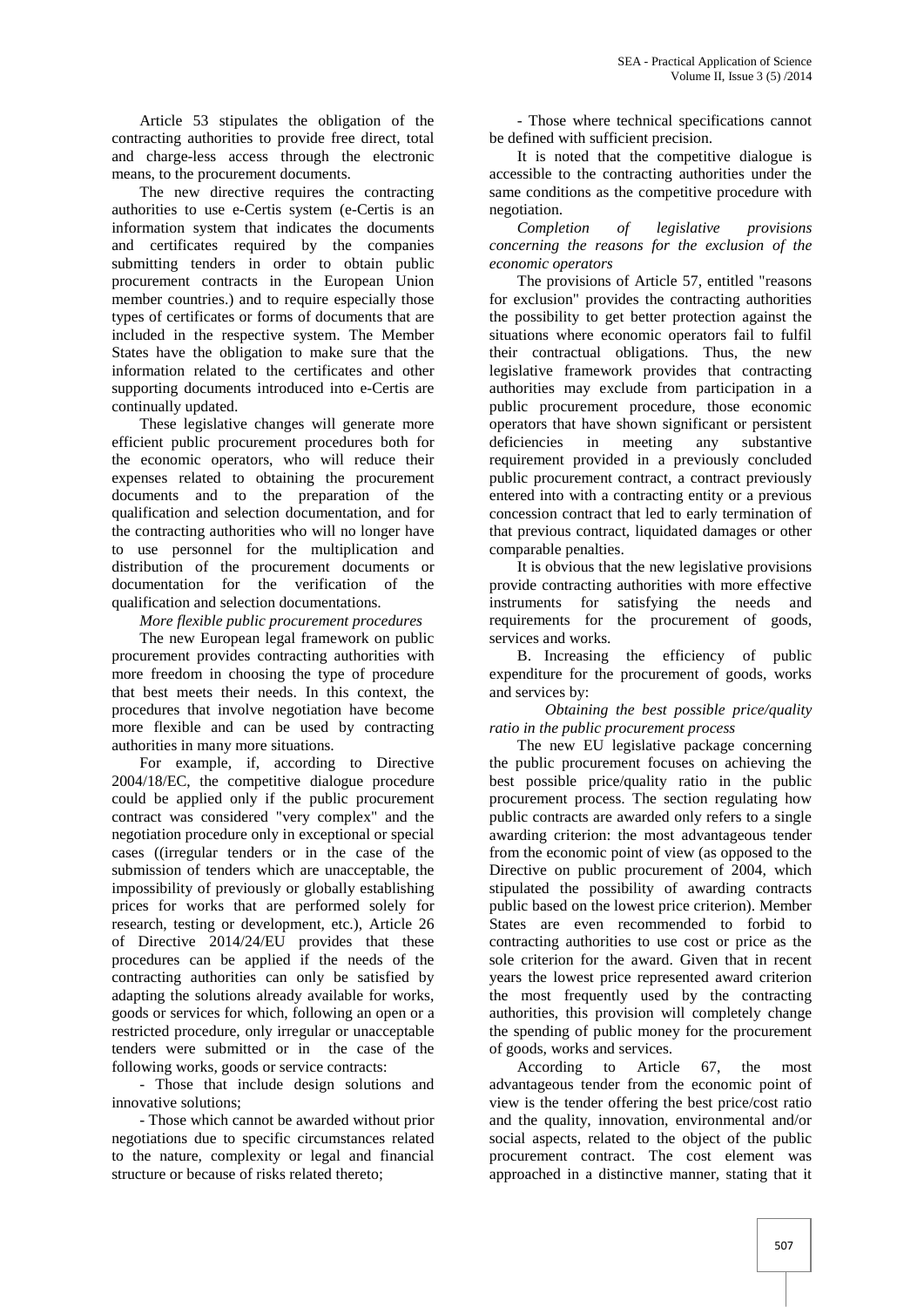can be determined as life-cycle cost of the good, service or work, taking into account:

The costs incurred by the contracting authority (the purchase cost, the cost of use, the maintenance cost and the costs at the end of the life cycle, such as the collection and recycling costs);

The costs determined by the environmental effects (the effects of the greenhouse gas emissions or of other pollutants) and other costs of climate change mitigation.

*Strengthening the measures to combat favouritism and corruption*

Directive 2014/24/EU clearly defines the concept of "conflict of interest", providing the Member States with the legislative framework required to prevent, identify and address situations that could distort competition. According to Article 24 of the Directive, the concept of conflict of interest covers at least any situation where the members of the staff of the contracting authority or of a procurement service provider acting on behalf of the contracting authority who are involved in the completion of the public procurement procedure or who can influence its outcome have, directly or indirectly, a financial, economic or other personal interest that could be perceived as compromising their impartiality or independence in the context of the public procurement procedure.

The economic operators who have been convicted by a final judgment for the exercise of an undue influence on the public sector employees will be excluded from participation in a public procurement procedure.

Article 72 of the Directive sets out very clearly the circumstances which allow for the change of the contract during its validity term, so as to avoid the cases where economic operators bid low prices, relying on subsequent the supplementation of the value contract, thus affecting the free competition on the public procurement market.

C. Emphasizing the role of public procurement in achieving social and environmental policy goals, through:

*The introduction of a special procurement regime in the case of contracts whose object is represented by social and other specific services*

The award of the contracts whose object is represented by social and other specific services (According to Annex XIV to Directive 2014/24/EU, these services are related to: health services, social and ancillary services, social administrative services, education services, and cultural services, mandatory social security services, benefit services, community services, social and personal services, including services provided for trade unions, political organizations, youth organizations, and various services provided by associative organizations, religious services, hotel and restaurant services, legal services, other administrative and governmental services, services

provided for the community, penitentiary- related services, public safety and rescue services, investigation and security services, international services, postal services, various services) will be made based on a special purchase regime. Thus, Article 76 specifies that national regulations for awarding such contracts shall observe the principles of transparency and equal treatment of economic operators, but will take account of the need of the contracting authorities to ensure the quality, continuity, accessibility, availability and comprehensiveness of social services and other specific services. At the same time, the national regulations will take into account the specific needs of various categories of users, especially those of the disadvantaged and vulnerable categories, will ensure the involvement and accountability of the beneficiaries of social/specific services and will stimulate innovation.

Article 77 of Directive 2014/24/EU stipulates that the contracting authorities may reserve the right of certain organizations to participate in procedures for the award of public contracts intended solely for the following health, social and cultural services: education and training services; other administrative services and government services; domestic staff provision services; medical staff and healthcare provision services; insurance medical personnel provision services; pre-school services; higher education services; various school services; e-learning services; staff training services; training devices; pedagogical support services; health services and welfare services; community health services; services provided by libraries, archives, museums and other cultural services; sports services; services provided by social membership organizations; services provided by youth associations.

In this respect, the respective organizations must meet the following conditions:

To aim at pursuing a public service mission, related to the provision of health, social and cultural services;

Profits should be reinvested in order to achieve the objective of the organization. If profits are distributed or redistributed, this should be based on considerations related to the participation;

The management or capital structure of the organization performing the contract should be based on the principle of the employees' participation to the capital or require the active participation of employees, users and stakeholders;

The organization has not been awarded a contract for the services concerned by the contracting authority under Directive 2014/24/EU in the last three years.

*Facilitating a better integration of the environmental considerations into the public procurement procedures*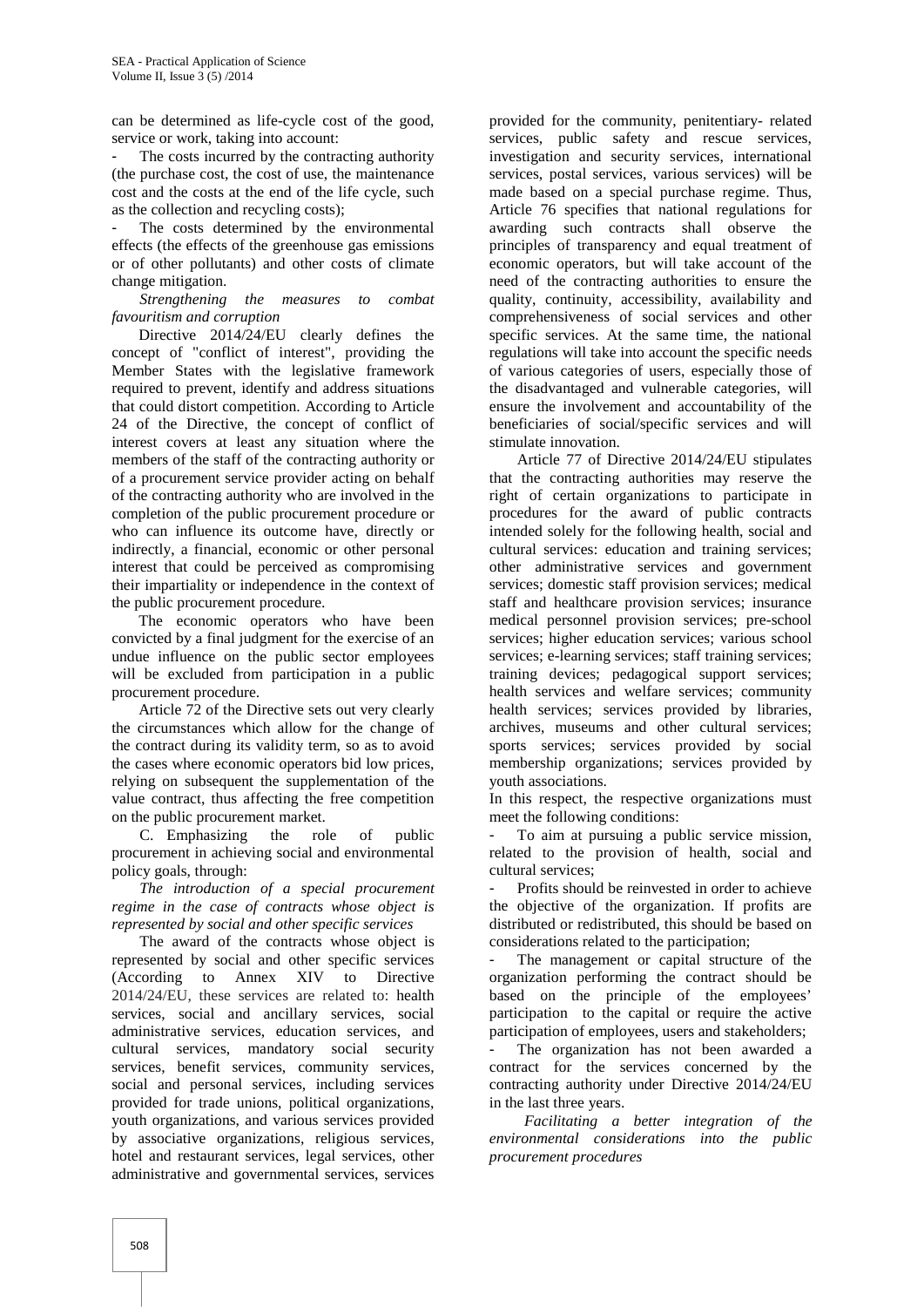The new rules stipulate that the technical specifications of the products, services or works constituting the object of the procurement procedure will be formulated inter alia, in terms of performance or functional requirements, including environmental characteristics, provided that the parameters are sufficiently precise to allow tenders to determine the object of the contract and to allow contracting authorities to award the contract. If they intend to purchase works, supplies or services with particular environmental characteristics, the contracting authorities may require ecolabels in the technical specifications, in the award criteria, or in the contract performance conditions, and have the opportunity to take into account the environmental factors during life of the products, services or works purchased.

*Supporting the implementation of the social inclusion policies*

According to Article 20 of Directive 2014/24/EU, Member States may reserve the right to participate in public procurement procedures to sheltered workshops and economic operators whose main aim is the social and professional integration of disabled or disadvantaged persons or may provide that such contracts be performed in the context of sheltered employment programmes where at least 30% (compared with the percentage of 50% laid down in the 2004 Directive) of staff of the workshops, economic operators or programmes are disabled or disadvantaged workers.

*Stimulating innovation*

Article 31 of Directive 2014/24/EU introduces a new procedure for the award of public procurement contracts, called the innovation partnership. Thus, the contracting authorities are able to establish innovation partnerships with one or more partners that carry out separate research and development activities. The innovation partnership aims at developing an innovative product, service, or innovative works and the subsequent acquisition of resulted goods, services or works, provided that they correspond to the maximum performance levels and costs agreed between the contracting authorities and the participants.

D. Facilitating the access of SMEs to the public procurement market

The new European legislation on public procurement encourages the award of public procurement contracts as separate lots. Due to the fact that between the amount/complexity of a public procurement contract and the technical and financial capacity of the economic operator performing the contract there is a directly proportional relationship, SMEs will have more chances in the competition existing in the public procurement market if the contracting authorities will opt for allotments contracts.

In response to signals from the representatives of small and medium enterprises, related to the too

stringent requirements related to the economic and financial capacity, which constitutes an obstacle to their participation in public procurement procedures, the new directive limits the minimum annual turnover of operators required by the contracting authorities. Thus, it should not exceed twice the estimated value of the contract, except in duly justified cases such as those involving special risks related to the nature of the works, services or products.

## **3. Conclusions**

The new European legislation on public procurement brings many changes and clarifications that should help both operators and contracting authorities in the development of a more effective public procurement process. The same time, this legislation clearly states the role of public procurement as an instrument of economic, social and environmental policy. In this respect, we should mention the effort of the EU officials to identify solutions to increase the transparency and efficiency of public financial resources, to reduce bureaucracy in the procedures for the award of public procurement contracts and to facilitate the access of SMEs to the public procurement market. Several provisions of Directive 2014/24/EU of the European Union reflect the interest for research and innovation, including eco-innovation and social innovation, these being the main drivers of the future growth of unique, smart, green and inclusive market, being inscribed at the heart of the Europe 2020 Strategy.

However, in my opinion, the new package does not clarify all the uncertainties and does not fully resolve the issues related to the complexity of the European public procurement system. Probably, after the transposition of Directive 2014/24/EU into the Member State laws difficulties will be reported in interpreting actual situations. It should also be noted that in a negative sense that there are too many issues where the Member States may individually determine implementing rules. In this context, the legislative differences between Member States will stimulate public cross-border procurement.

## **Acknowledgements**

This paper was co-financed from the European Social Fund, through the Sectorial Operational Programme Human Resources Development 2007- 2013, project number POSDRU/159/1.5/S/138907 "Excellence in scientific interdisciplinary research, doctoral and postdoctoral, in the economic, social and medical fields -EXCELIS", coordinator The Bucharest University of Economic Studies.